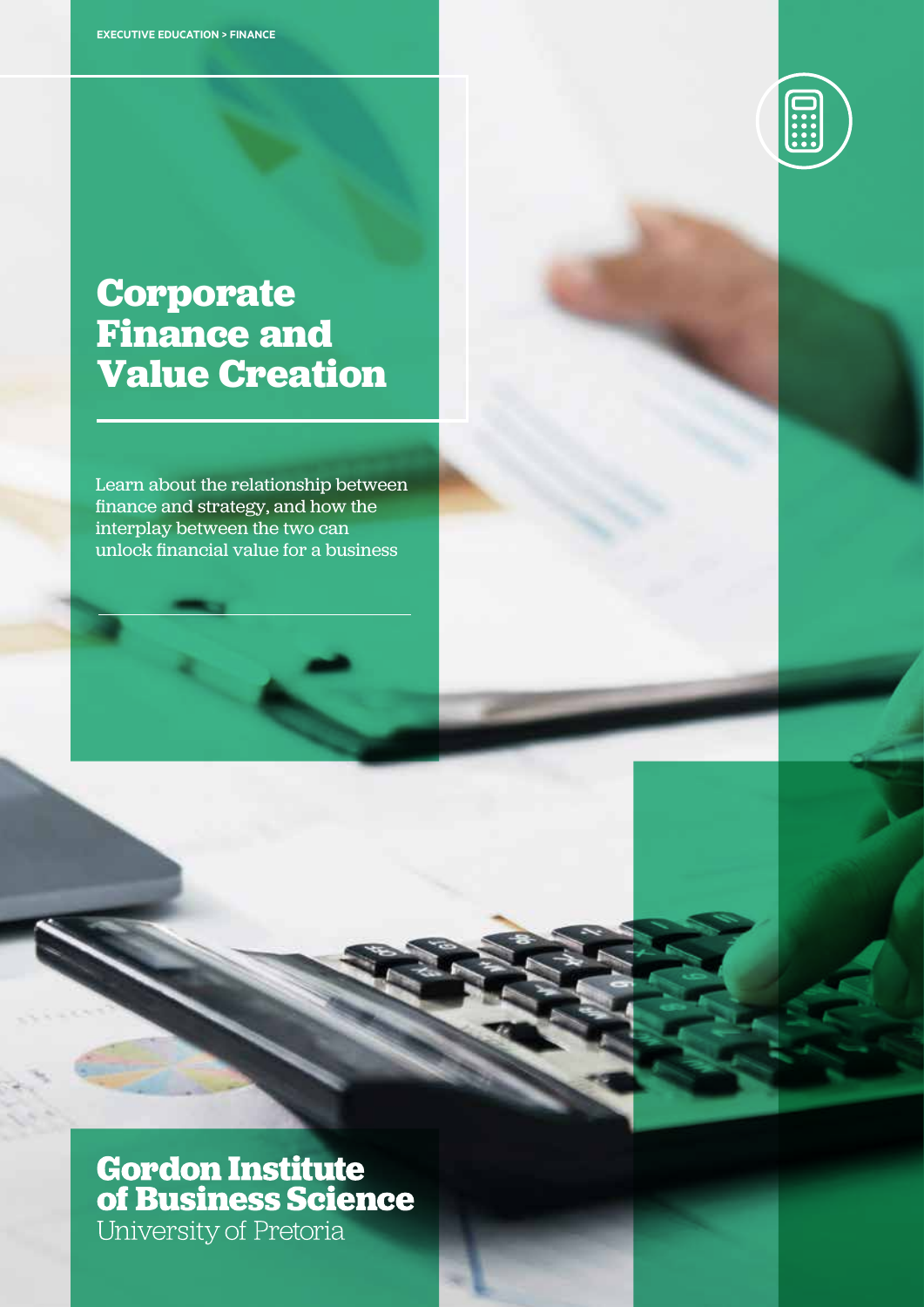**More often than not, the relationship between a corporate strategy, and the finance function of a business is overlooked. Organisations therefore miss out on the opportunity to generate financial value by leveraging the strategic and financial functions of the organisation against each other. other.**

**This is a programme for those who want to learn about the several aspects of how strategy and finance can interact, and how financial value can be generated in the process. This is a programme for those who want to learn about the several aspects of how strategy and finance can interact, and how financial value can be generated in the process.** 

**FACULTY: Professor Mike Ward** has a PhD (Wits), an MBA (Wits) and a BSc (Eng) (UCT). He has worked in corporate finance in an investment bank and has been teaching in the area of finance since 1984. Joining GIBS in 2004, Mike has published a book and several academic papers and is an NRF rated researcher.

### **High-level outcomes**

 $\ddot{\Omega}$ 

 $\bullet$ 

of the course curriculum

Understand corporate finance tools and techniques.

- Understand how value is created.
- Implement tools and frameworks to generate value.
- Understand the interplay between strategy and finance.
- Leverage strategy off finance and vice versa to generate value.
- Restructure the finances of an organisation.
- Make more informed decisions around valuations, leverage,





 $\mathbb{Z}$ 

For enquiries call **+27 (0)11 771 4000** or email **execed@gibs.co.za**

For more information and an online application form, please visit **www.gibs.co.za/corporatefinance**

#### **who should attend?**

- > All executives having to make strategic decisions, related to investments, acquisitions and finance, or who are responsible for those who make these decisions:
- > The finance executive who must be able to interpret, if not perform, a robust and accurate valuation; and
- > Professionals, such as consultants or investment bankers and investment analysts advising on acquisitions, value-based management, restructuring or corporate strategy.

#### **key FOCUS AREAS**

- > Various case studies will be discussed and delegates will be required to perform their own analysis to ensure that they extract and are able to apply the relevant insights and techniques;
- > The emphasis will be on the valuation of companies and corporate finance techniques, such as leverage, spin-offs, acquisitions/disposals of divisions and restructuring; and
- > We will also provide an opportunity for participants to role play in a simulated negotiation relating to an acquisition/ disposal of a company. This will require participants to value the company using various techniques, argue and defend the basis of their choice of parameters and conclude a deal which benefits their shareholders.

#### **How you will benefit**

At the end of the programme, you will be able to:

- > Review corporate valuation fundamentals (eg: NAV, multiples, EVA and DCF);
- > Understand and discuss issues surrounding continuing value (terminal growth rates), capital structure (why debt adds value and the limits of leverage) and the cost of capital (how to estimate what investors require);
- > Apply various valuation tools in practice:
- > Apply issues relating to capital structure and risk;
- > Understand how value can be created through leverage, spinoffs and asset disposals;
- > Understand financial restructuring of failing companies;
- > Understand some of the macroeconomic factors involved in corporate finance and how these can create opportunities and threats to the creation of further value;
- > Understand the interplay between strategy and finance in order to generate value for a business, and
- > Make more strategic decisions, related to investment,
- > acquisition and finance, and be responsible for those who make these decisions on your behalf.





This programme can also be offered in-house for your organisation. Enquire about our Study & Stay packages at our on-site Illovo Hotel.